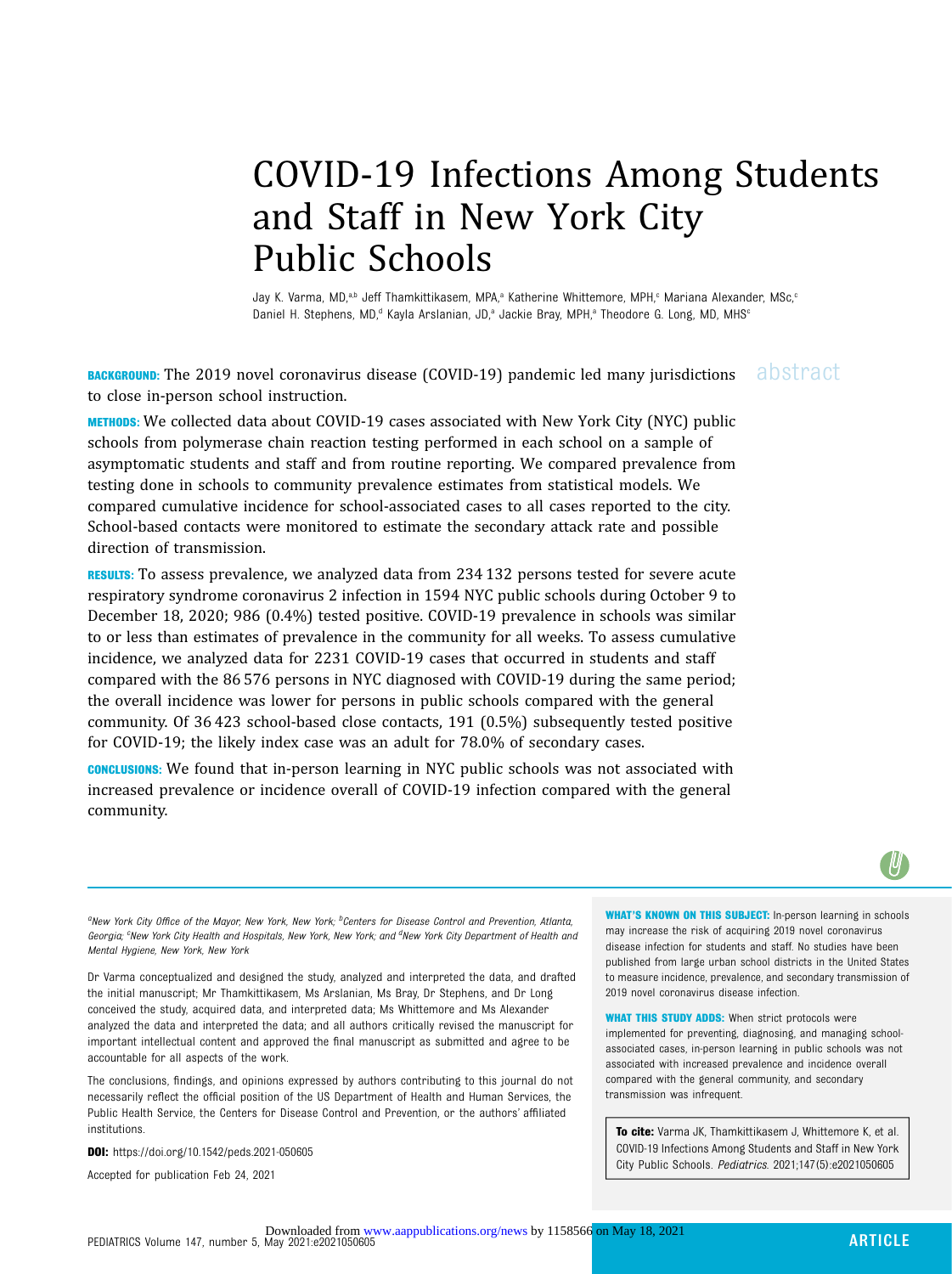### **BACKGROUND**

Schools provide large health, social, and economic benefits to children, families, and societies. The American Academy of Pediatrics recommends that jurisdictions strive to ensure that "students [be] physically present in school." [1](#page-7-0) However, schools might also serve as a setting in which respiratory infections transmit readily, amplifying community incidence. The 2019 novel coronavirus disease (COVID-19) pandemic led many jurisdictions to close in-person school instruction for several months or the entire 2020 to [2](#page-7-0)021 academic year. $2$  Closures might reduce community transmission; in part because they are often instituted along with other restrictions on businesses and gatherings, any added value has been difficult to measure.<sup>3,4</sup> Evidence has recently emerged that in-person schooling can be conducted in a way that minimizes COVID-19 transmission among students and staff and that the harms of school closure might outweigh a potential benefit in reducing community transmission.<sup>[5,6](#page-7-0)</sup>

In response to rapidly accelerating transmission of COVID-19, New York City (NYC) closed public schools on March 16, 2020, and transitioned all students to remote (online) learning. NYC's first epidemic wave was among the most lethal in the world, resulting in  $>$ 23 195 confirmed and probable COVID-19 deaths during February 29 to June 1,  $2020$ .<sup>[7](#page-7-0)</sup> During subsequent months, NYC reduced, but did not eliminate, COVID-19 transmission and opened its public schools to inperson instruction on September 21, 2020, with the implementation of substantial preventive measures.

To continuously assess the safety of its public schools, the city instituted a program to monitor the prevalence of COVID-19 infection by testing a sample of asymptomatic students and staff physically present in school each day. We analyzed data from this monitoring program and from cases

occurring among students and staff diagnosed with COVID-19 through community-based testing during October 9 to December 18, 2020.

## **METHODS**

#### Setting

The NYC Department of Education (DOE) directly oversees 1607 schools, located in 1400 buildings. These schools enroll ∼1.1 million students annually. For the 2020 to 2021 academic year, all families were given the option of either fully remote or "hybrid" learning, which was defined as 1 to 3 days of in-person school per week combined with remote learning on the other days. No students received full-time, in-person learning. During October 12 to November 20, 288 199 students attended hybrid learning, and 80 876 adults were employed and physically present in schools as teachers, staff, or administrators. Schools were closed from November 19 to December 6, and only elementary and special education schools were reopened in December. More details are available in the [Supplemental Information.](https://pediatrics.aappublications.org/lookup/suppl/doi:10.1542/peds.2021-050605/-/DCSupplemental/) During December 7 to 18, these numbers were 164 673 students and 44 634 adults ([Supplemental Table](https://pediatrics.aappublications.org/lookup/suppl/doi:10.1542/peds.2021-050605/-/DCSupplemental/) [6](https://pediatrics.aappublications.org/lookup/suppl/doi:10.1542/peds.2021-050605/-/DCSupplemental/)).

For in-person learning, DOE made comprehensive changes to school policy, practices, and facilities. Details are in the [Supplemental Information.](https://pediatrics.aappublications.org/lookup/suppl/doi:10.1542/peds.2021-050605/-/DCSupplemental/) Multiple city agencies involved in school health established a joint coordination center, hereafter referred to as the Situation Room, to receive, investigate, and act on reports of COVID-19 infection in students, teachers, or staff associated with the public school system.

#### Case Detection

Reports of COVID-19 cases associated with schools were received in the Situation Room through 3 sources. First, as mandated by law, clinical laboratories are required to report to the NYC Department of Health and Mental Hygiene (DOHMH) information about any city resident who has a severe acute respiratory syndrome coronavirus 2 (SARS-CoV-2) viral diagnostic test performed. For new laboratory-confirmed cases, students (or their parent or guardian) are interviewed and asked about any association with a school, and schoolassociated cases are notified to the Situation Room. Second, all schoolaffiliated persons were required and actively encouraged to notify their school if they are diagnosed with COVID-19, and schools notified the Situation Room about these cases; such reports are necessary if the person is not a NYC resident. Third, polymerase chain reaction (PCR) testing was performed in each school at least monthly, with results reported directly from clinical laboratories to the Situation Room.

# Testing in Schools

Each public school was assigned a random day when testing would be performed among asymptomatic persons in a school. Testing was performed at least once per month in each school; the frequency changed to once per week for some schools in October to November, then for all schools in December. Further information about the change in testing frequency, consent, and sampling proportions is in the [Supplemental Information](https://pediatrics.aappublications.org/lookup/suppl/doi:10.1542/peds.2021-050605/-/DCSupplemental/). In each school, a single swab of the right and left anterior nares was collected and underwent PCR by using standard, US Food and Drug Administration (FDA)–authorized methods at 1 of 2 commercial laboratories (BioReference; Fulgent/Color Genomics).

#### Actions in Response to a Case

Each case prompted an investigation to determine if there were additional cases, and contact tracing was initiated by using established protocols in collaboration with school administrators. For public schools,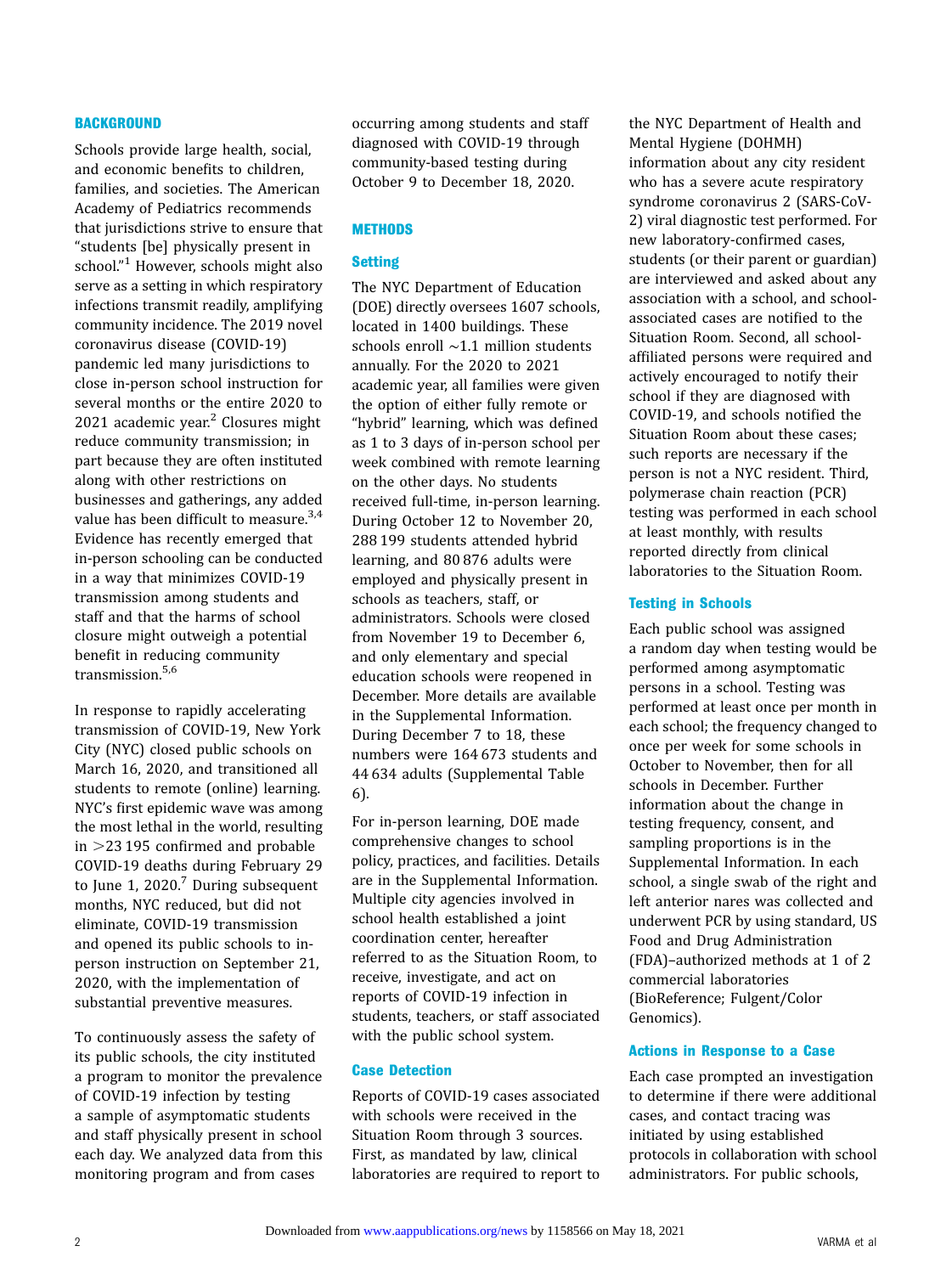a close contact was defined as any person physically present in a classroom for any duration with the case or any person that spent at least 10 minutes cumulatively within 6 feet during the infectious period (from 2 days before through 10 days after symptom onset date or, if asymptomatic, specimen collection date). $8$  Classrooms and buildings were closed and cleaned following DOE protocols.

#### **Definitions**

A COVID-19 case was defined as a person who tested positive for SARS-CoV-2 on an FDA-authorized PCR or antigen test who had not previously tested positive within the past 90 days. We excluded persons who were not positive on either a PCR or antigen test, including probable deaths and symptomatic persons with known COVID-19 exposure. Testing performed in schools only involved PCR. Testing in the community included PCR and antigen testing.

A COVID-19 event was defined as  $\geq$ 2 cases occurring within the same school during a 7-day period regardless of whether the cases were known or presumed to be epidemiologically linked. We inferred index cases and possible direction of transmission using dates of diagnosis, symptom onset, interaction, and the absence of other explanations for infection, such as household contact.

The type of school was classified by using terminology of the NYC DOE to describe the range of grades included in a school, because schools can have a wide range of different grade levels: early childhood (preschool to grade 2); elementary (preschool to grade 5), junior high, intermediate, middle (grades 6–8); high school (grades 9-12), kindergarten through grade 8 (K–8); and kindergarten through grade 12 (K–12).

# Statistical Analysis

School period prevalence was calculated by dividing the number of persons who tested positive for SARS-CoV-2 by the number of persons tested for a given school week (Monday–Friday) when testing was performed. For comparison, we calculated the period prevalence for the community by using estimates of the number of persons with COVID-19 infection in NYC, then dividing by the city's population to obtain an estimate of period prevalence.<sup>[9,10](#page-7-0)</sup> The model by the Shaman group permitted analysis by age group for a given week.

We defined incidence as all cases reported during the evaluation period divided by the corresponding population. School incidence was calculated by using the results of any testing done on a student or staff person associated with in-person learning (ie, in-school testing, community testing, and verified selfreport), then dividing all cases associated with the schools by the number of persons estimated by DOE to have been physically present in school during the evaluation period. We compared school incidence per week to community incidence using data for COVID-19 cases (PCR positive or antigen positive) from DOHMH. Incidence was stratified by age group and borough and calculated by school type. Because of the change in policy regarding schools and testing detailed in the [Supplemental Information,](https://pediatrics.aappublications.org/lookup/suppl/doi:10.1542/peds.2021-050605/-/DCSupplemental/) we divided the incidence analysis into 2 periods (October 12–November 19 and December 7–18).

All statistical analysis was conducted in R (version  $4.0.3$ ). $^{11}$  $^{11}$  $^{11}$ 

#### RESULTS

# Prevalence of COVID-19 Infection From Testing in Schools

Of 234 132 asymptomatic persons tested for SARS-CoV-2 infection in 1594 NYC public schools during October 9 to December 18, 2020, 986 (0.4%) tested positive. Except for the first and last weeks of testing, test positivity increased each week, from 0.19% between October 12 and 16 to 0.67% between December 14 and 18, consistent with rising test positivity citywide during the same period (Table 1). The median age of all case patients was 31 years, with 25% to 75% interquartile range (IQR) of 10 to 47 years; for staff, it was 43 years (IQR: 34–53), and for students it was 9 years (IQR: 7–11).

Among staff who tested positive for COVID-19, test positivity was highest among K–8 schools, followed by elementary and early childhood schools (Table 2). Among students who tested positive, test positivity was highest among students at elementary schools, followed by early childhood schools and K–8 schools.

Period prevalence in the schools never exceeded both model estimates for community prevalence; school prevalence was lower than community prevalence in 4 of the 8 weeks for both models and between the 2 model estimates for the other 4 weeks (Table 3). Stratified by age, the school period prevalence was similar or lower for all groups compared with estimated community period prevalence except for persons aged 65 to 74 years old [\(Supplemental](https://pediatrics.aappublications.org/lookup/suppl/doi:10.1542/peds.2021-050605/-/DCSupplemental/) [Table 7](https://pediatrics.aappublications.org/lookup/suppl/doi:10.1542/peds.2021-050605/-/DCSupplemental/)).

#### Incidence of COVID-19 Infection From Testing in Schools and Community

During October 9 to November 19, 2020, 44 091 persons in the city were diagnosed with COVID-19; for the same period, there were 1259 COVID-19 cases in persons associated with the schools (including 458 diagnosed from in-school testing) (Table 4). During this period, 3% to 6% of persons aged  $\geq$ 18 years had a PCR performed each week across the community<sup>12</sup>; in contrast, 11% to 27% of staff in schools had a PCR performed in school each week.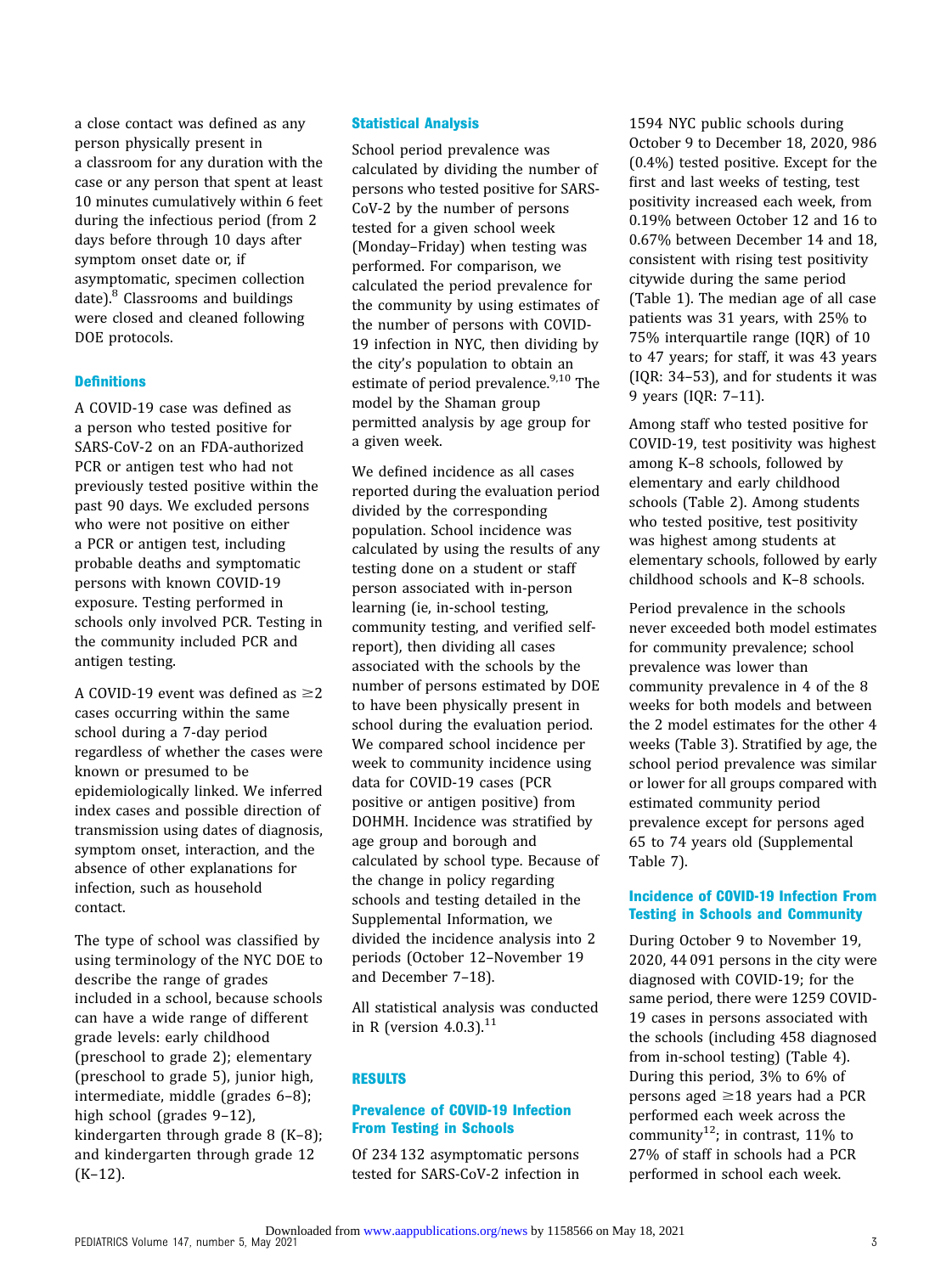TABLE 1 Results of Period Prevalence Testing for COVID-19 in Public Schools Over Time: NYC, October to December 2020

| 5-d Testing Wk       | No. Persons<br>Tested <sup>a</sup> | No. Persons Tested Positive<br>for<br>COVID-19 (%) | No. Students<br>Tested | No. Students Tested Positive<br>for<br>COVID-19 (%) | No. Staff<br>Tested | No. Staff Tested Positive<br>for<br>COVID-19 (%) |
|----------------------|------------------------------------|----------------------------------------------------|------------------------|-----------------------------------------------------|---------------------|--------------------------------------------------|
| $0$ ctober $12-16$   | 14 509                             | 27(0.19)                                           | 5300                   | 8(0.15)                                             | 9209                | 19(0.21)                                         |
| October 19-23        | 25 7 95                            | 30(0.12)                                           | 9308                   | 16(0.17)                                            | 16487               | 14 (0.09)                                        |
| $0$ ctober $26 - 30$ | 32934                              | 51(0.15)                                           | 11536                  | 21(0.18)                                            | 21 3 98             | 30(0.14)                                         |
| November 2–6         | 29796                              | 65 (0.22)                                          | 11001                  | 26 (0.24)                                           | 18795               | 39 (0.21)                                        |
| November 9-13        | 32436                              | 138 (0.43)                                         | 12755                  | 56 (0.44)                                           | 19681               | 82 (0.42)                                        |
| November 16-20       | 23920                              | 146 (0.61)                                         | 8212                   | 36 (0.39)                                           | 15708               | 110(0.70)                                        |
| December 7-11        | 41998                              | 309 (0.74)                                         | 19409                  | 162 (0.83)                                          | 22586               | 147 (0.65)                                       |
| December 14-18       | 32744                              | 220 (0.67)                                         | 14 2 24                | 96 (0.68)                                           | 18520               | 124 (0.67)                                       |

a For all persons, a single swab of the right and left anterior nares was collected and underwent nucleic acid amplification testing by using standard, FDA-authorized methods. For the period during November 20–December 7, all public schools were closed. For December 7 to 18, only elementary and special education schools were open.

Incidence among the school population was 341.1 cases per 100 000 population compared with incidence among the general community of 528.9 cases per 100 000 population. For persons 5 to 17 years old, incidence was 168.6 per 100 000 for the school population versus 383.7 per 100 000 for the community; for persons  $\geq$  18 years, it was 955.8 for the school population and 581.5 for the community. Stratified by age groups, incidence was lower in the school community for all persons except in those aged 65 to 74 years. Of all school cases identified during this period, 37.3% were missing age data.

During December 7 to 18, 2020, 42 485 persons in the city were diagnosed with COVID-19; for the same period, there were 972 COVID- 19 cases in persons associated with the schools (including 529 diagnosed from in-school testing). During this period in December, 4% to 6% of persons aged  $\geq 18$  years had a PCR performed each week across the community<sup>12</sup>; in contrast, 41% to 51% of staff in schools had a PCR performed in school each week. Incidence among the school population was 464.4 cases per 100 000 population compared with incidence among the general community of 509.6 cases per 100 000 population. For persons 5 to 17 years old, incidence was 244.7 per 100 000 for the school population versus 367.3 for the community; for persons  $\geq$ 18, incidence was 1274.8 for the school population and 560.1 for the community. Stratified by age groups, incidence was lower in the school community for persons  $<$ 18

TABLE 2 Overall COVID-19 Positivity by School Type, Stratified by Staff and Students: NYC, October to December 2020

| COVID-19<br>(Percent Positive) <sup>b</sup> | No. Staff Tested Positive for No. Students Tested Positive for<br>COVID-19<br>(Percent Positive) <sup>a</sup> |
|---------------------------------------------|---------------------------------------------------------------------------------------------------------------|
| 13 (0.31)                                   | 5(0.23)                                                                                                       |
| 52 (0.27)                                   | 11(0.16)                                                                                                      |
| 351 (0.44)                                  | 335 (0.54)                                                                                                    |
| 5(0.36)                                     | 4(0.45)                                                                                                       |
| 48 (0.32)                                   | 39 (0.34)                                                                                                     |
| 76 (0.46)                                   | 51 (0.43)                                                                                                     |
| 1(0.15)                                     | 0(0.00)                                                                                                       |
|                                             |                                                                                                               |

<sup>a</sup> School type refers to the classification used by the NYC public school system to describe the range of grades included in a school; as indicated, schools can have a wide range of different grade levels. 3K, preschool starting at age 3 y. b For all persons, a single swab of the right and left anterior nares was collected and underwent nucleic acid amplification testing by using standard, FDA-authorized methods. The frequency of testing in schools varied during the period because of changes in State and City policy. During October–November, all schools had at least monthly testing, and some schools had weekly testing during October–November. During December, only elementary and special education schools were open, and all schools had weekly testing.

years old and higher for persons aged 18 to 44, 45 to 64, and 65 to 74 years. Of all school cases identified during this period, 38.4% were missing age data.

## Outcomes of Close Contacts

A total of 36 423 persons were classified as school-based close contacts of a case with an exposure date during October 9 to December 18, 2020. Of those 36 423 close contacts, 191 (0.5%) tested positive for COVID-19 during the 14 days of quarantine (Table 5). For these 191 case patients, 132 (69%) had sufficient information about illness onset date, exposure period, and exposure locations for both cases and contacts to infer the likely direction of transmission. For these 132 case patients, 67 (51%) likely involved transmission from staff to staff, 36 (27%) from staff to student, 18  $(14%)$  student to staff, and 11  $(8%)$ from student to student.

#### **DISCUSSION**

During 8 weeks of in-person school, we found that persons associated with public schools had an overall burden of COVID-19 infections that was no higher than the burden in the general community and that transmission within schools was not common. Although our observation period was short, it involved a large, demographically diverse population that underwent extensive testing and case investigations.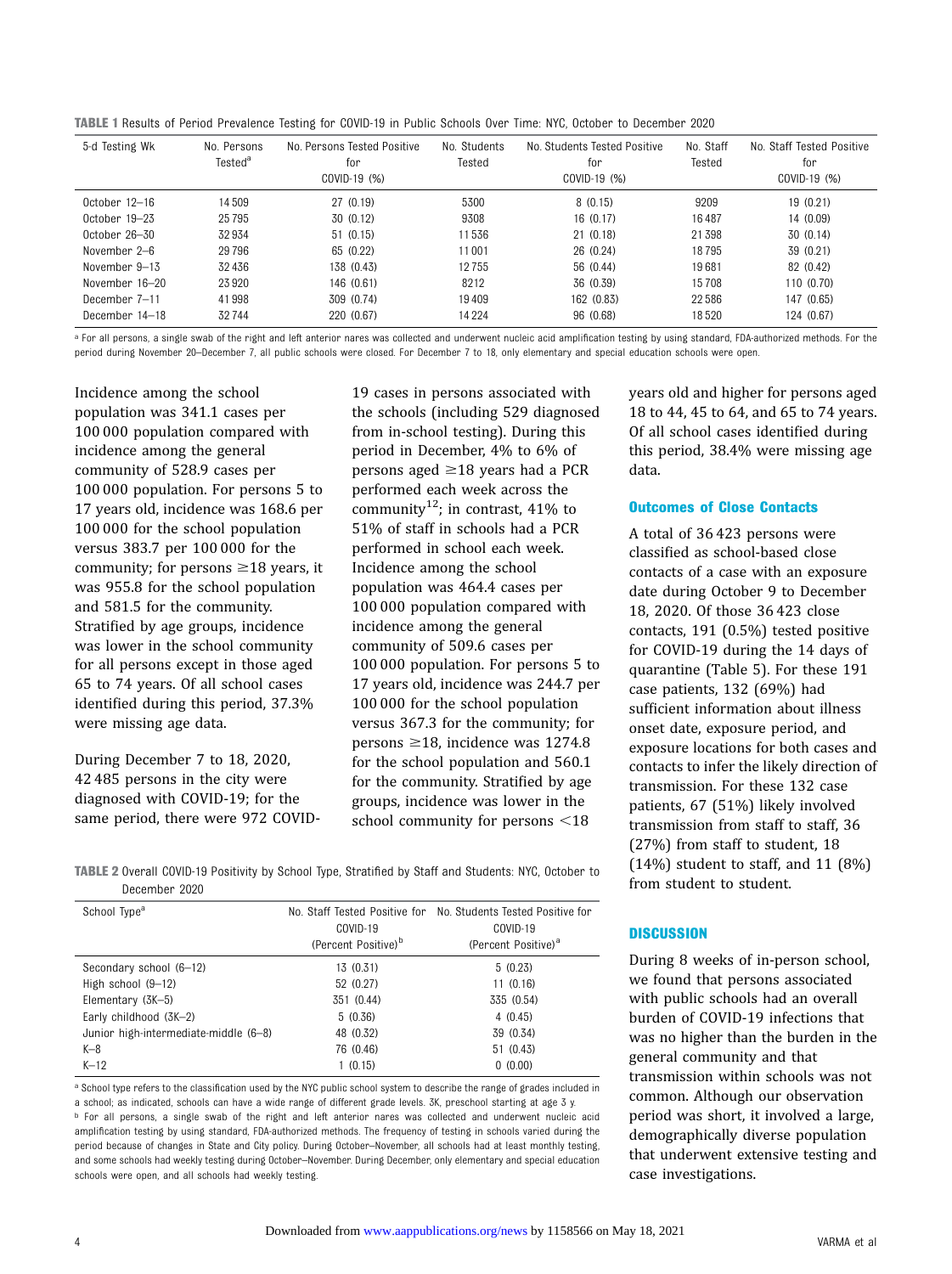|                     | to Have Active COVID-19<br>No. Persons Estimated<br>Infection in NYC for<br>Model 1 | Prevalence for Model 1<br>Estimated NYC Period<br>$(95%$ CI) | to Have Active COVID-19<br>No. Persons Estimated<br>Infection in NYC for<br>Model <sub>2</sub> | Prevalence for Model 2<br>Estimated NYC Period<br>$(95%$ CI) | Positive for COVID-19 in<br>No. Persons Tested<br>Schools | No. Persons Tested for<br>COVID-19 in Schools | School Period<br>Prevalence |
|---------------------|-------------------------------------------------------------------------------------|--------------------------------------------------------------|------------------------------------------------------------------------------------------------|--------------------------------------------------------------|-----------------------------------------------------------|-----------------------------------------------|-----------------------------|
| October 12-18       | 9189                                                                                | $0.110(0.108 - 0.113)$                                       | 21451                                                                                          | $0.257(0.254 - 0.261)$                                       |                                                           | 14509                                         | $0.19(0.13 - 0.27)$         |
| October 19-25       | 13312                                                                               | $0.157 - 0.162$<br>1160 <sub>1</sub>                         | 24329                                                                                          | $0.292(0.288 - 0.296)$                                       |                                                           | 25795                                         | $0.12(0.08 - 0.17)$         |
| October 26-November | 15166                                                                               | $0.179 - 0.185$<br>182                                       | 29417                                                                                          | $0.355(0.349 - 0.357)$                                       |                                                           | 32934                                         | $0.15(0.12 - 0.21)$         |
| November 2-8        | 25 231                                                                              | $0.299 - 0.306$<br>0.303                                     | 41420                                                                                          | $0.497(0.492 - 0.502)$                                       |                                                           | 29796                                         | $0.22$ $(0.17 - 0.28)$      |
| November 9-13       | 30616                                                                               | $0.363 - 0.371$<br>0.367                                     | 58224                                                                                          | $0.698(0.693 - 0.704)$                                       |                                                           | 32436                                         | $0.43(0.36 - 0.50)$         |
| November 16-20      | 35908                                                                               | $0.426 - 0.435$<br>0.431                                     | 71272                                                                                          | $0.855(0.849 - 0.861)$                                       |                                                           | 23920                                         | $0.61(0.52 - 0.72)$         |
| December 7-11       | 58533                                                                               | $0.696 - 0.708$<br>0.702(                                    | 128381                                                                                         | 540 (1.532-1.548)                                            | 309                                                       | 41998                                         | $0.74(0.66 - 0.82)$         |
| December 14-18      | 58822                                                                               | $0.700 - 0.711$<br>0.706                                     | 33741                                                                                          | $.604(1.596 - 1.613)$                                        | 220                                                       | 32744                                         | $0.67$ $(0.59 - 0.77)$      |

infectious; as a result, its estimates estimated to have active COVID-19 infections of persons with CDVID-19 infection in NYC from [covid19-projections.com](http://covid19-projections.com), an open source project ty Youyang Gu. The number of persons actively infectious who were recently infected and no longer infectious; as a result, its of prevalent infections are substantially higher than model 1 and, therefore, represent an upper-bound estimate of prevalent infections. To calculate period prevalence, we divided the number of persons estimated to have ac Youyang Gu. The number of persons actively infectious includes those who were recently infected and no longer persons  $\overline{\mathfrak{h}}$ we divided the number To calculate period prevalence, of prevalent infections. estimate upper-bound of persons with COVID-19 infection in NYC from covid19-projections.com, an open source project by substantially higher than model 1 and, therefore, represent an by the population of NYC. See [Supplemental](https://pediatrics.aappublications.org/lookup/suppl/doi:10.1542/peds.2021-050605/-/DCSupplemental/) Information for further details. See Supplemental Information for further details prevalent infections are the population of NYC.  $\geq$  $\overline{\circ}$ 

both prevalence and incidence of COVID-19. In both analyses, using statistical models or official case notifications for comparison, we found that the overall population of persons participating in in-person learning at public schools had lower or similar measures of COVID-19 infection than the NYC community. We found that staff may have an elevated risk of COVID-19 infection relative to the community but that this risk is not clearly attributable to transmission in schools. Overall incidence was higher for staff than the general community and markedly higher for persons aged 45 to 64 years and 65 to 74 years during December. The fact that prevalence remained similar to or less than model estimates for persons 18 to 64 years old, however, suggests that increased incidence was attributable to increased ascertainment of infection (staff were tested at far higher rates, including 10 times the rate in December, than adults in the community) or acquisition of infection outside of school settings because of rising community incidence. Both prevalence and incidence were higher among persons aged 65 to 74 years, although the small number of cases makes it difficult to draw definitive conclusions.

We assessed burden by analyzing

Our evaluation cannot explain why we observed that in-person school was not associated with an overall increased COVID-19 burden, particularly among students. It is possible that the population that chose in-person learning adhered more rigorously to individual protective measures (such as mask wearing, physical distancing, and hand hygiene) or had other unmeasured characteristics, such as previous infection, that could explain lower levels of COVID-19 infection. It is also possible that the hours spent during school, however limited, help reduce the overall risk of infection by

PEDIATRICS Volume 147, number 5, May 2021 6. 2021 6. 2021 6. 2021 6. 2021 6. 2021 6. 2021 6. 2021 6. 2021 6. 2021 6. 2021 6. 2021 6. 2021 6. 2021 6. 2021 6. 2021 6. 2021 6. 2021 6. 2021 6. 2021 6. 2021 6. 2021 6. 2021 6. 2 Downloaded from www.aappublications.org/news by 1158566 on May 18, 2021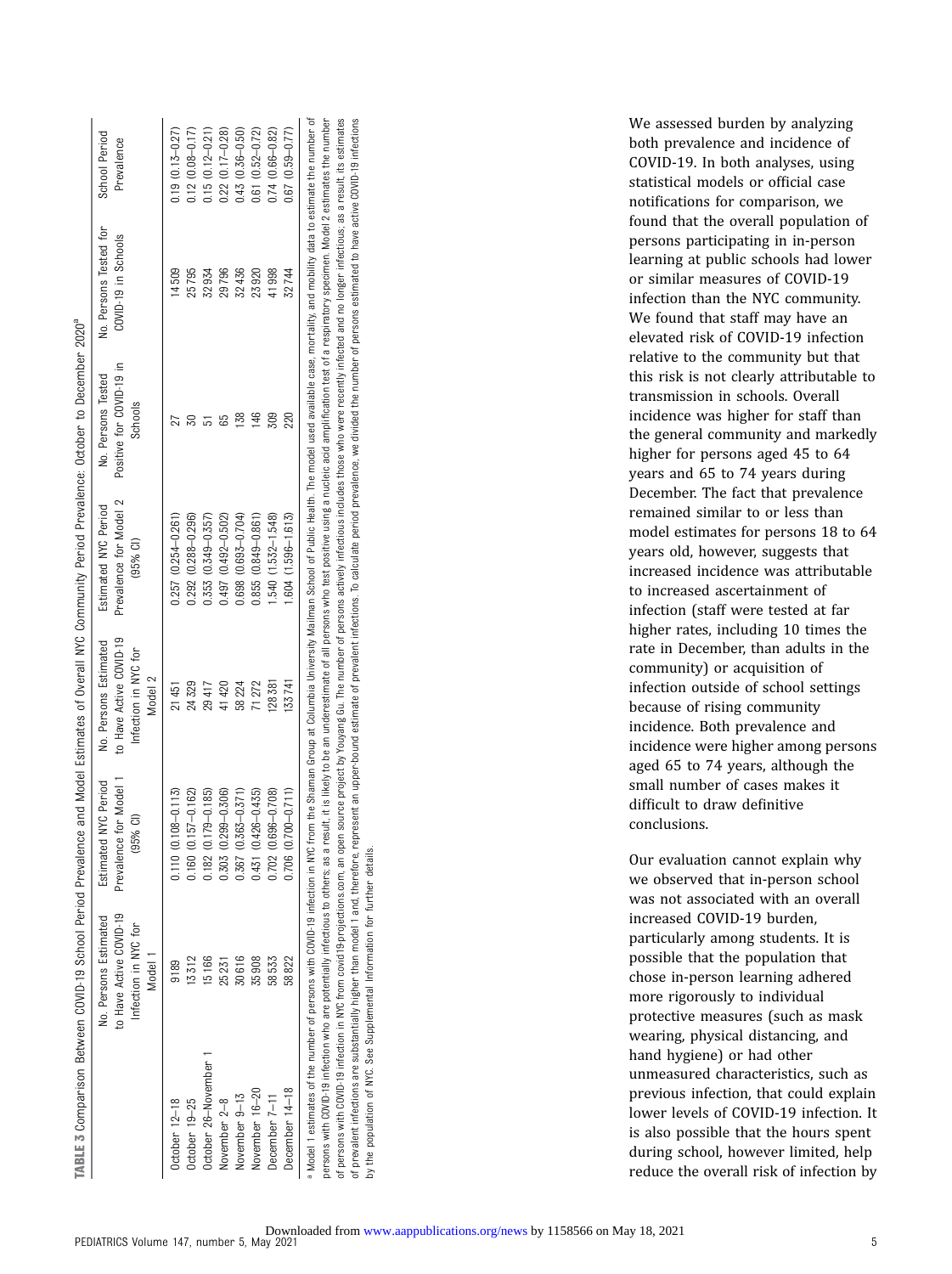| <b>TABLE 4</b> Overall COVID-19 Cases Associated With In-Person Public School and Comparison With |  |                                                     |  |  |  |  |
|---------------------------------------------------------------------------------------------------|--|-----------------------------------------------------|--|--|--|--|
|                                                                                                   |  | Population Incidence: NYC. October to December 2020 |  |  |  |  |

|                      | r opalation molaonoo. HTO, ootobor to Dooombor |                       |                |               |
|----------------------|------------------------------------------------|-----------------------|----------------|---------------|
|                      | No. COVID-19 Cases                             | Incidence per 100 000 | No. COVID-19   | Incidence per |
|                      | Associated With in-                            | Population Among      | Cases in NYC   | 100 000       |
|                      | Person                                         | Persons Associated    | Population (%) | Population    |
|                      | School (%)                                     | With                  |                | in NYC        |
|                      |                                                | in-Person School      |                |               |
| Total during         | 1259                                           | 341.1                 | 44 091         | 528.9         |
| October              |                                                |                       |                |               |
| 9-November 19        |                                                |                       |                |               |
| Students             | 486 (38.6)                                     | 168.6                 |                |               |
| Staff                | 773 (61.4)                                     | 955.8                 |                |               |
| Age group, y         |                                                |                       |                |               |
| $0 - 4$              | 20(1.6)                                        | 122.4                 | 1085 (2.5)     | 207.2         |
| $5 - 9$              | 149 (11.8)                                     | 132.8                 | 1440 (3.3)     | 297.3         |
| $10 - 14$            | 137 (10.9)                                     | 128.3                 | 1805(4.1)      | 406.7         |
| $15 - 17$            | 32(2.5)                                        | 72.3                  | 1277 (2.9)     | 506.1         |
| $18 - 44$            | 281 (22.3)                                     | 484.1                 | 23 233 (52.7)  | 698.7         |
| $45 - 64$            | 162 (12.9)                                     | 534.2                 | 10 943 (24.8)  | 539.9         |
| $65 - 74$            | 8(0.6)                                         | 759.0                 | 2795 (6.3)     | 388.8         |
| $\geq 75$            | 0(0.0)                                         | 0.0                   | 1497 (3.4)     | 266.6         |
| Unknown <sup>a</sup> | 470 (37.3)                                     |                       | 0(0.0)         |               |
| Total during         | 972                                            | 464.4                 | 42 4 8 5       | 509.6         |
| December 7-18        |                                                |                       |                |               |
| Students             | 403 (41.5)                                     | 244.7                 |                |               |
| <b>Staff</b>         | 569 (58.5)                                     | 1274.8                |                |               |
| Age group, y         |                                                |                       |                |               |
| $0 - 4$              | 18(1.9)                                        | 132.1                 | 1141(2.7)      | 217.9         |
| $5 - 9$              | 202 (20.8)                                     | 168.4                 | 1536 (3.6)     | 317.2         |
| $10 - 14$            | 54 (5.6)                                       | 189.0                 | 1685 (4.0)     | 379.7         |
| $15 - 17$            | 0(0.0)                                         | 0.0                   | 1104 (2.6)     | 437.6         |
| $18 - 44$            | 179 (18.4)                                     | 633.0                 | 20 296 (47.8)  | 610.4         |
| $45 - 64$            | 134 (13.8)                                     | 790.3                 | 11 623 (27.4)  | 573.4         |
| $65 - 74$            | 12(1.2)                                        | 1973.7                | 3200 (7.5)     | 445.2         |
| $\geq 75$            | 0(0.0)                                         | 0.0                   | 1866 (4.4)     | 335.8         |
| Unknown              | 373 (38.4)                                     |                       | 0(0.0)         |               |

We defined incidence as all cases reported during the evaluation period divided by the corresponding population. School incidence was calculated by using the results of any testing done on a student or staff person associated with in-person learning (ie, in-school testing, community testing, and verified self-report), then dividing all cases associated with the schools by the number of persons estimated by DOE to have been physically present in school during the evaluation period. We compared school incidence per week to community incidence using data for COVID-19 cases (PCR positive or antigen positive) from the NYC Health Department. Because of the change in policy regarding schools and testing, we divided the incidence analysis into 2 periods (October 12–November 19 and December 7–18). —, not applicable. a Because more than one-third of the school-associated cases had missing data about age, incidence data by age group should be interpreted with caution.

# reducing the opportunity for highrisk activities in the community. Longer-term analysis of school COVID-19 monitoring data and

further evaluations, such as testing a representative population of students attending remote learning,

TABLE 5 Outcomes of Close Contacts of School Cases: October 9 to December 18, 2020

|                                                                                  | No. Persons<br>(% ) |
|----------------------------------------------------------------------------------|---------------------|
| Total number of close contacts identified with exposure date during October 9 to | 36423               |
| December 18, 2020                                                                |                     |
| Close contacts who tested positive for COVID-19 within 14 d of exposure date     | 191(0.5)            |
| Close contacts for whom direction of infection was known                         | 132 (69.1)          |
| Staff to staff                                                                   | 67 (50.8)           |
| Staff to student                                                                 | 36 (27.3)           |
| Student to staff                                                                 | 18 (13.6)           |
| Student to student                                                               | 11(8.3)             |

could help elucidate factors that explain these findings.

Studies have revealed that the strongest predictor of COVID-19 outbreaks in schools is the incidence of COVID-19 infection in the surrounding community. $13$  In our evaluation, we observed that the prevalence of infection in the school community rose with increases in community incidence. Our policies to prevent COVID-19 transmission required us to close a classroom for 14 days in response to an individual case and, in situations with  $>1$  case within a 7-day period, to close the entire building for 14 days if we could not link transmission to an exposure outside the school. Given that COVID-19 has a maximum 14-day incubation period and many persons could not recall a specific exposure that led to infection, the number of building closures grew as community transmission increased. However, the overall proportion of buildings closed for 14 days remained a small proportion of all buildings (9% for October–November; 13% for December).

We estimated the secondary attack rate associated with school exposures was 0.5% and, notably, that a staff person was the likely index case for 78% of these secondary cases. Our findings align with experiences from other jurisdictions that adults are more likely to transmit infection in school settings than children, even in situations, such as in NYC, in which the prevalence of undiagnosed infection was highest in younger children.[14](#page-7-0) Schools should strengthen prevention and diagnosis of COVID-19 among staff, including strict adherence to masks and physical distancing in school and out of school and promotion of and priority access for routine periodic testing. Our estimate of the secondary attack rate is prone to error. It could be an overestimate because we do not have definitive proof that all cases arising during quarantine were acquired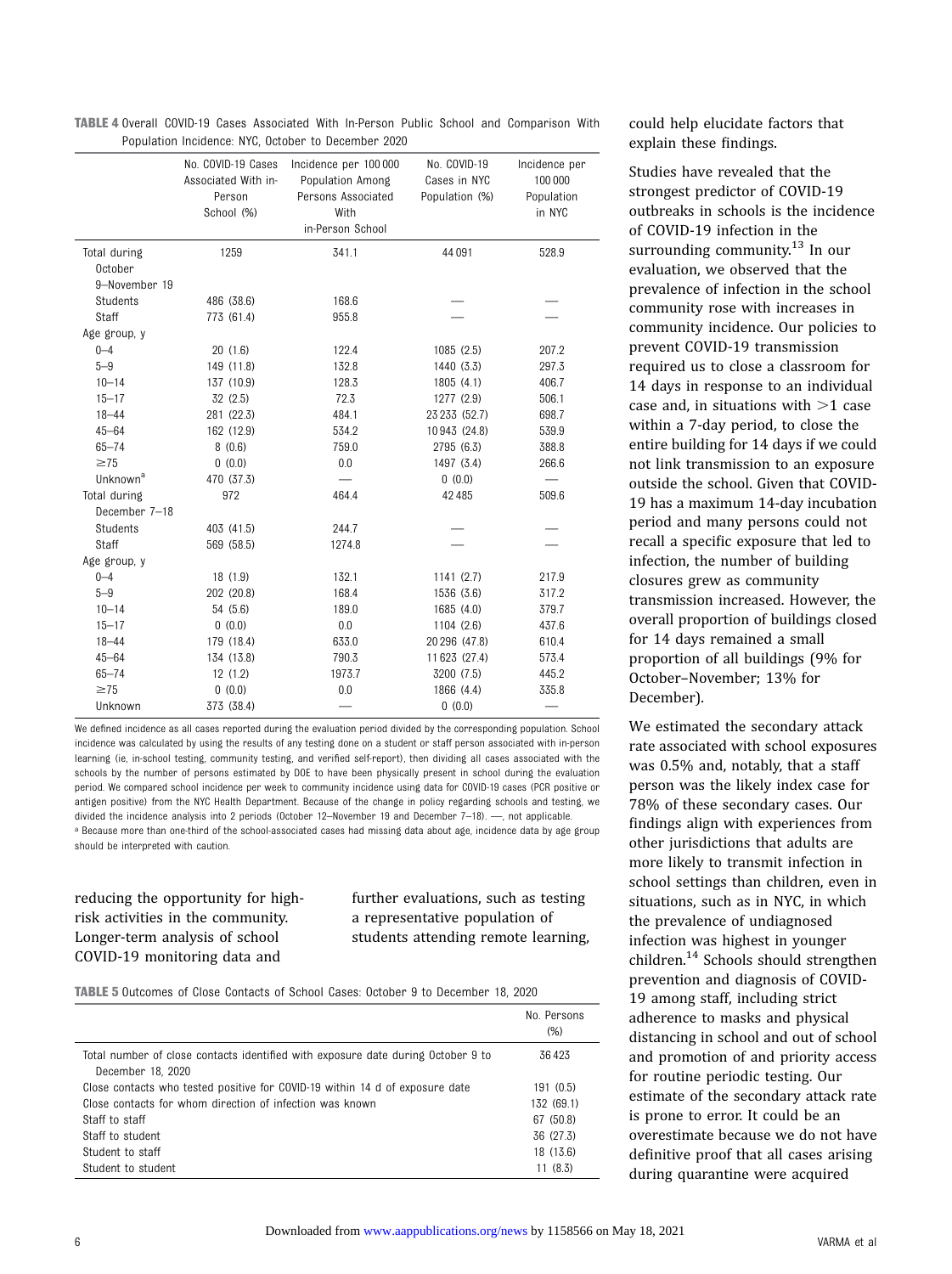from the school-based index case that triggered quarantine, rather than from other sources of exposure either inside or outside the school. The secondary attack rate could also be an underestimate because close contacts do not universally undergo testing, although the city's contact management program includes daily monitoring calls during quarantine that encourage contacts to get tested.

Our evaluation was subject to important limitations. First, investigations depend on interviews with patients (or their guardians) and their contacts, and such interviews rarely provide definitive information about the duration and source of infection. Second, in situations with  $>1$  case within a school, we can only infer and cannot verify whether infections were linked and, if so, the direction of transmission. Third, during the October to November period, only 41% of parents provided consent to have their children tested. Our results could underestimate prevalence (but, importantly, not incidence for that period) if those students were systematically more likely to have undiagnosed COVID-19 infection. Fourth, more than onethird of school-associated cases had missing data about age, making it necessary to interpret analysis of school incidence by age strata with caution. Fifth, our analysis did not include seroprevalence data, which could provide additional information to assess prevalence and incidence in the school population. Sixth,

although the 2 models of community prevalence provide plausible lower and upper-bound estimates to compare with school testing data, the models were not developed to estimate the proportion of persons who might test positive by PCR in a predominantly asymptomatic population. Finally, our analysis only covered a brief period of the school year and was not designed to assess the contribution of schools to community transmission. Multiple events that could increase community COVID-19 transmission occurred in NYC contemporaneous with the opening of public schools, including the opening of in-person learning at nonpublic schools and universities; the opening of higherrisk indoor activities, such as dining and fitness gyms (albeit with restricted capacity); the onset of cooler, lower humidity weather; and large increases in incidence in neighboring jurisdictions.

#### **CONCLUSIONS**

We found that in-person learning in NYC public schools was not associated with increased prevalence and incidence overall compared with the general community. Strict protocols for preventing, diagnosing, and managing school-associated cases might have contributed, but further studies are needed to understand which measures are most important to reducing transmission among students and staff. Longer follow-up and evaluation are also needed to understand how much

increased incidence among staff is attributable to increased ascertainment through testing or increased exposures either in school or outside of school. Other jurisdictions seeking to open schools might wish to consider similar policies and practices for reducing transmission, periodic testing to monitor the effectiveness of COVID-19 safety measures, and use of multiagency operations centers, such as ours, to manage the complex process of receiving, investigating, and acting on COVID-19 cases continuously.

#### ACKNOWLEDGMENTS

Staff in the NYC DOHMH and NYC Situation Room who conducted case and cluster investigations at all public schools.

#### **ABBREVIATIONS**

COVID-19: 2019 novel coronavirus disease DOE: Department of Education DOHMH: Department of Health and Mental Hygiene FDA: US Food and Drug Administration IQR: interquartile range K–12: kindergarten through grade 12 K–8: kindergarten through grade 8 NYC: New York City PCR: polymerase chain reaction SARS-CoV-2: severe acute respiratory syndrome coronavirus 2

Address correspondence to Jay K. Varma, MD, Centers for Disease Control and Prevention, NYC Office of the Mayor, City Hall, New York, NY 10007. E-mail: [jvarma@](mailto:jvarma@cityhall.nyc.gov) [cityhall.nyc.gov](mailto:jvarma@cityhall.nyc.gov)

PEDIATRICS (ISSN Numbers: Print, 0031-4005; Online, 1098-4275).

Copyright © 2021 by the American Academy of Pediatrics

FINANCIAL DISCLOSURE: The authors have indicated they have no financial relationships relevant to this article to disclose.

FUNDING: No external funding.

POTENTIAL CONFLICT OF INTEREST: The authors have indicated they have no potential conflicts of interest to disclose.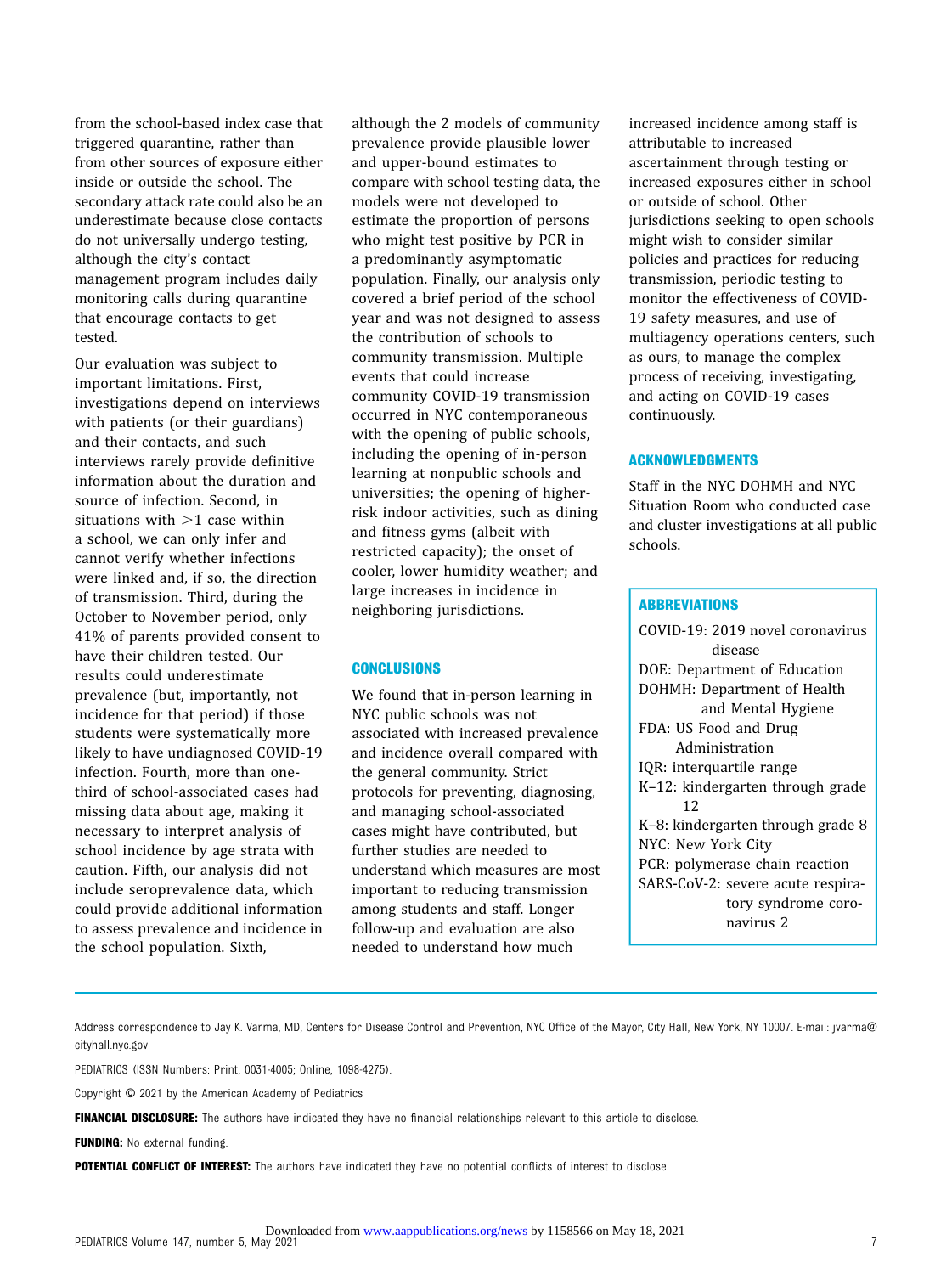#### <span id="page-7-0"></span>REFERENCES

- 1. American Academy of Pediatrics. COVID-19 guidance for safe schools. Available at: [https://services.aap.org/](https://services.aap.org/en/pages/2019-novel-coronavirus-covid-19-infections/clinical-guidance/covid-19-planning-considerations-return-to-in-person-education-in-schools/) [en/pages/2019-novel-coronavirus-covid-](https://services.aap.org/en/pages/2019-novel-coronavirus-covid-19-infections/clinical-guidance/covid-19-planning-considerations-return-to-in-person-education-in-schools/)[19-infections/clinical-guidance/covid-19](https://services.aap.org/en/pages/2019-novel-coronavirus-covid-19-infections/clinical-guidance/covid-19-planning-considerations-return-to-in-person-education-in-schools/) [planning-considerations-return-to-in](https://services.aap.org/en/pages/2019-novel-coronavirus-covid-19-infections/clinical-guidance/covid-19-planning-considerations-return-to-in-person-education-in-schools/)[person-education-in-schools/](https://services.aap.org/en/pages/2019-novel-coronavirus-covid-19-infections/clinical-guidance/covid-19-planning-considerations-return-to-in-person-education-in-schools/). Accessed March 18, 2021
- 2. Viner RM, Russell SJ, Croker H, et al. School closure and management practices during coronavirus outbreaks including COVID-19: a rapid systematic review. Lancet Child Adolesc Health. 2020;4(5):397–404
- 3. Auger KA, Shah SS, Richardson T, et al. Association between statewide school closure and COVID-19 incidence and mortality in the US. JAMA. 2020;324(9): 859–870
- 4. Flaxman S, Mishra S, Gandy A, et al.; Imperial College COVID-19 Response Team. Estimating the effects of nonpharmaceutical interventions on COVID-19 in Europe. Nature. 2020;584(7820): 257–261
- 5. World Health Organization. Considerations for School-Related Public Health Measures in the Context

of COVID-19: Annex to Considerations in Adjusting Public Health and Social Measures in the Context of COVID-19. 2020. Geneva, Switzerland: World Health Organization; 2020

- 6. Honein MA, Barrios LC, Brooks JT. Data and policy to guide opening schools safely to limit the spread of SARS-CoV-2 infection. JAMA. 2021;325(9):823–824
- 7. Thompson CN, Baumgartner J, Pichardo C, et al. COVID-19 Outbreak - New York City, February 29–June 1, 2020. MMWR Morb Mortal Wkly Rep. 2020;69(46): 1725–1729
- 8. NYC Health Hospitals. Tracing: what to expect. Available at: [https://www.](https://www.nychealthandhospitals.org/test-and-trace/what-to-expect/) [nychealthandhospitals.org/test-and](https://www.nychealthandhospitals.org/test-and-trace/what-to-expect/)[trace/what-to-expect/.](https://www.nychealthandhospitals.org/test-and-trace/what-to-expect/) Accessed February 18, 2021
- 9. Yang W, Kandula S, Huynh M, et al. Estimating the infection-fatality risk of SARS-CoV-2 in New York City during the spring 2020 pandemic wave: a modelbased analysis. Lancet Infect Dis. 2021; 21(2):203–212
- 10. Gu Y. COVID-19 projections using machine learning. Available at: [https://](https://covid19-projections.com/infections/counties/ny/new-york-city)

[covid19-projections.com/infections/](https://covid19-projections.com/infections/counties/ny/new-york-city) [counties/ny/new-york-city.](https://covid19-projections.com/infections/counties/ny/new-york-city) Accessed February 18, 2021

- 11. R Core Team. R: A Language and Environment for Statistical Computing. Vienna, Austria: R Foundation for Statistical Computing; 2020
- 12. New York City Health Department. Coronavirus data: testing by age. Available at: [https://github.com/](https://github.com/nychealth/coronavirus-data/blob/master/trends/testing-by-age.csv) [nychealth/coronavirus-data/blob/](https://github.com/nychealth/coronavirus-data/blob/master/trends/testing-by-age.csv) [master/trends/testing-by-age.csv.](https://github.com/nychealth/coronavirus-data/blob/master/trends/testing-by-age.csv) Accessed February 1, 2021
- 13. Ismail SA, Saliba V, Lopez Bernal J, Ramsay ME, Ladhani SN. SARS-CoV-2 infection and transmission in educational settings: a prospective, cross-sectional analysis of infection clusters and outbreaks in England. Lancet Infect Dis. 2021;21(3):344–353
- 14. European Centre for Disease Prevention and Control. COVID-19 in children and the role of school settings in transmission–first update. 2020. [https://www.ecdc.europa.eu/en/](https://www.ecdc.europa.eu/en/publications-data/children-and-school-settings-covid-19-transmission) [publications-data/children-and-school](https://www.ecdc.europa.eu/en/publications-data/children-and-school-settings-covid-19-transmission)[settings-covid-19-transmission.](https://www.ecdc.europa.eu/en/publications-data/children-and-school-settings-covid-19-transmission) Accessed January 27, 2021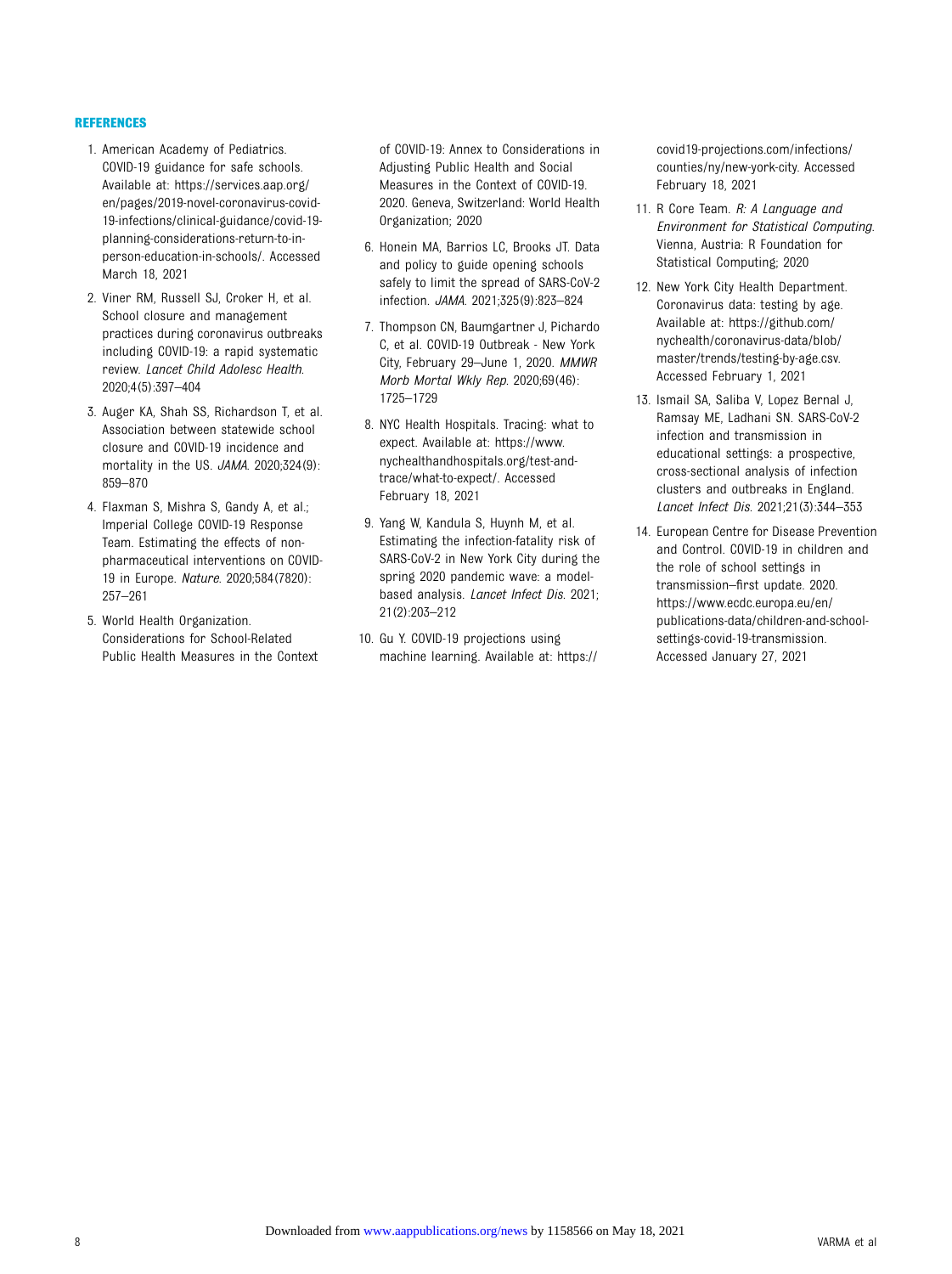# **Schools COVID-19 Infections Among Students and Staff in New York City Public**

*Pediatrics* 2021;147; Daniel H. Stephens, Kayla Arslanian, Jackie Bray and Theodore G. Long Jay K. Varma, Jeff Thamkittikasem, Katherine Whittemore, Mariana Alexander,

DOI: 10.1542/peds.2021-050605 originally published online March 9, 2021;

| <b>Updated Information &amp;</b><br><b>Services</b><br><b>References</b> | including high resolution figures, can be found at:<br>http://pediatrics.aappublications.org/content/147/5/e2021050605<br>This article cites 7 articles, 0 of which you can access for free at:<br>http://pediatrics.aappublications.org/content/147/5/e2021050605#BI<br><b>BL</b>                                                                                                   |
|--------------------------------------------------------------------------|--------------------------------------------------------------------------------------------------------------------------------------------------------------------------------------------------------------------------------------------------------------------------------------------------------------------------------------------------------------------------------------|
| <b>Subspecialty Collections</b>                                          | This article, along with others on similar topics, appears in the<br>following collection(s):<br><b>School Health</b><br>http://www.aappublications.org/cgi/collection/school health sub<br><b>Infectious Disease</b><br>http://www.aappublications.org/cgi/collection/infectious diseases su<br>h<br>Epidemiology<br>http://www.aappublications.org/cgi/collection/epidemiology_sub |
| Permissions & Licensing                                                  | Information about reproducing this article in parts (figures, tables) or<br>in its entirety can be found online at:<br>http://www.aappublications.org/site/misc/Permissions.xhtml                                                                                                                                                                                                    |
| <b>Reprints</b>                                                          | Information about ordering reprints can be found online:<br>http://www.aappublications.org/site/misc/reprints.xhtml                                                                                                                                                                                                                                                                  |

**American Academy of Pediatrics** 



DEDICATED TO THE HEALTH OF ALL CHILDREN®